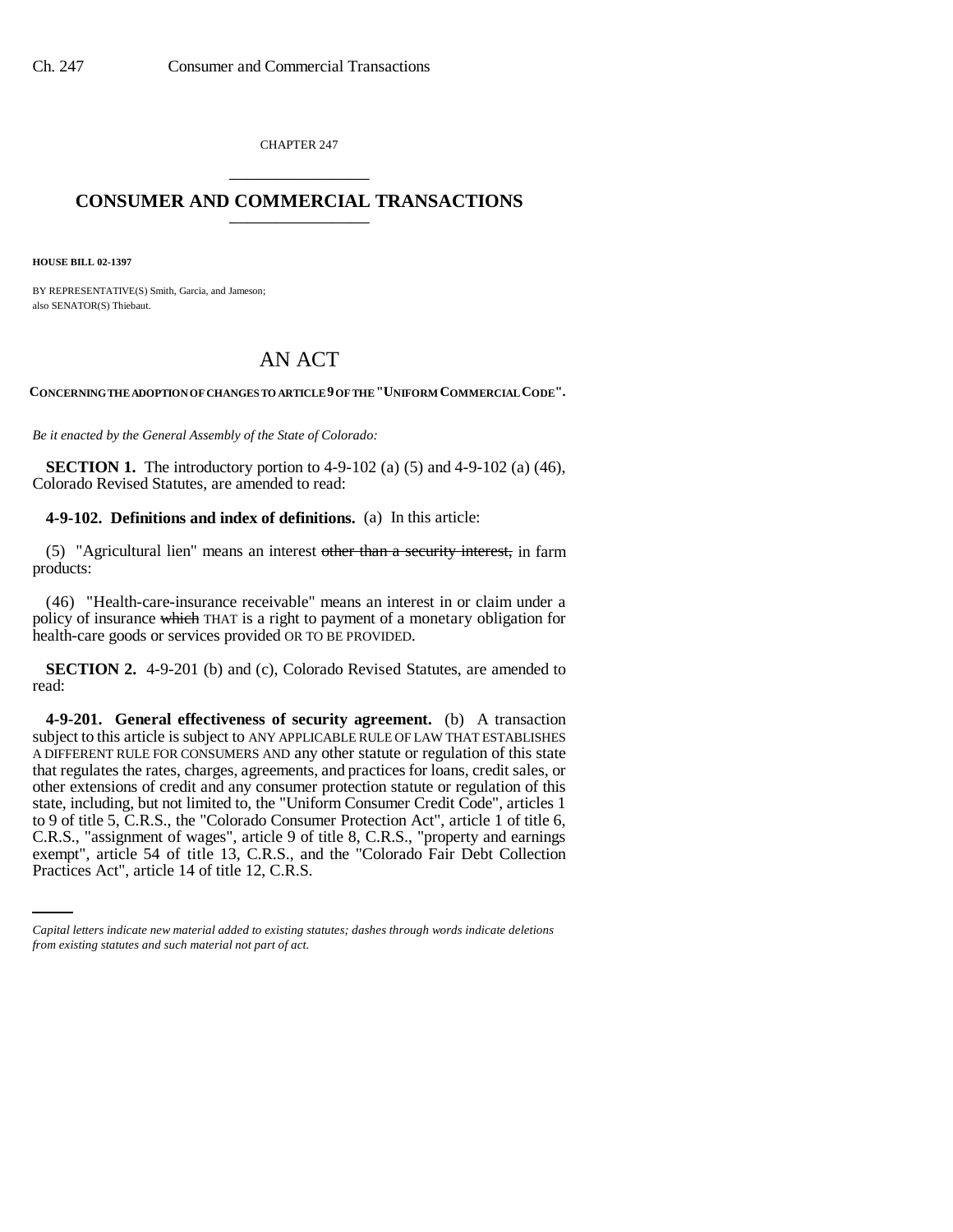(c) In case of conflict between this article and a RULE OF LAW, statute, or regulation described in subsection (b) of this section, the RULE OF LAW, statute, or regulation controls. Failure to comply with a statute or regulation described in subsection (b) of this section has only the effect the statute or regulation specifies.

**SECTION 3.** 4-9-304 (b) (1), Colorado Revised Statutes, is amended to read:

**4-9-304. Law governing perfection and priority of security interests in deposit accounts.** (b) The following rules determine a bank's jurisdiction for purposes of this part 3:

(1) If an agreement between the bank and the debtor ITS CUSTOMER governing the deposit account expressly provides that a particular jurisdiction is the bank's jurisdiction for purposes of this part 3, this article, or this title, that jurisdiction is the bank's jurisdiction.

**SECTION 4.** 4-9-309, Colorado Revised Statutes, is amended BY THE ADDITION OF A NEW SUBSECTION to read:

**4-9-309. Security interest perfected upon attachment.** The following security interests are perfected when they attach:

(14) A SALE BY AN INDIVIDUAL OF AN ACCOUNT THAT IS A RIGHT TO PAYMENT OF WINNINGS IN A LOTTERY OR OTHER GAME OF CHANCE.

**SECTION 5.** 4-9-323 (b), Colorado Revised Statutes, is amended to read:

**4-9-323. Future advances.** (b) Except as otherwise provided in subsection (c) of this section, a security interest is subordinate to the rights of a person that becomes a lien creditor WHILE THE SECURITY INTEREST IS PERFECTED ONLY to the extent that the security interest secures an advance made more than forty-five days after the person becomes a lien creditor unless the advance is made:

**SECTION 6.** 4-9-331 (b), Colorado Revised Statutes, is amended to read:

**4-9-331. Priority of rights of purchasers of instruments, documents, and securities under other articles - priority of interests in financial assets and security entitlements under article 8.** (b) This article does not limit the rights of or impose liability on a person to the extent that the person is protected against the assertion of an adverse A claim under article 8 of this title.

**SECTION 7. Repeal.** 4-9-530, Colorado Revised Statutes, is repealed as follows:

**4-9-530. Proper office to file certain amendments.** (a) A financing statement filed before January 1, 2000, may be continued, amended, assigned, or terminated of record between January 1, 2000, and June 30, 2001, only by filing a continuation statement, amendment, or termination statement, as applicable, in the filing office in which such financing statement would be required to be filed on or after January 1, 2000, and prior to July 1, 2001, pursuant to section 4-9-401 (b) to perfect a security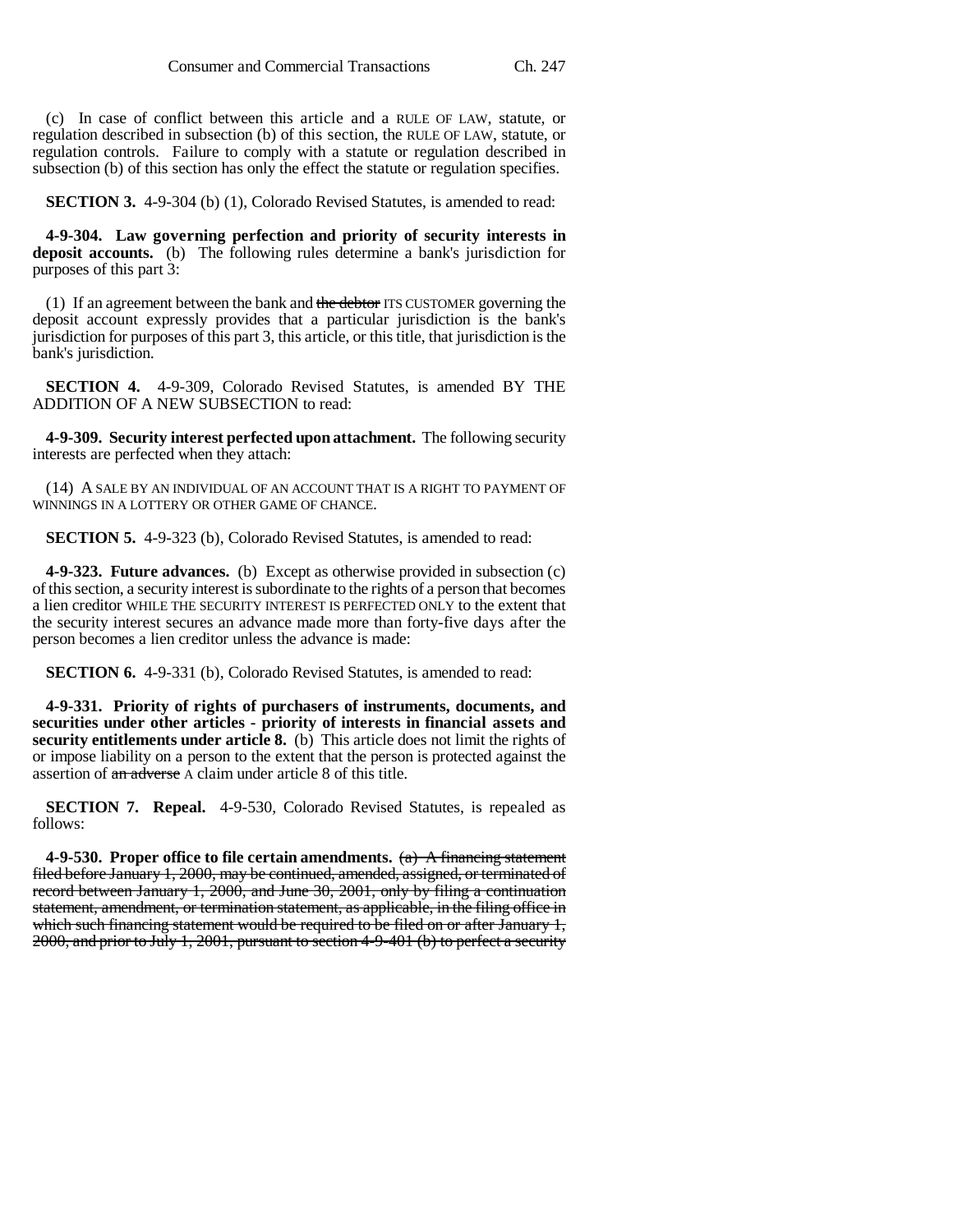interest in the collateral described in such financing statement.

(b) Collateral may be released of record between January 1, 2000, and June 30, 2001, only by filing a statement of release in the filing office in which the financing statement that is the subject of the statement of release would be required to be filed on or after January 1, 2000, and prior to July 1, 2001, pursuant to section 4-9-401 (b) to perfect a security interest in the collateral described in such financing statement.

(c) A financing statement filed before January 1, 2000, may be continued, amended, assigned or terminated of record on or after July 1, 2001, only by filing a continuation statement, amendment, or termination statement, as applicable, in the filing office in which such financing statement would be required to be filed on or after July 1, 2001, pursuant to sections  $4-9-501$  (a) and (b) to perfect a security interest in the collateral described in such financing statement.

(d) Collateral may be released of record on and after July 1, 2001, only by filing a statement of release in the filing office in which the financing statement that is the subject of the statement of release would be required to be filed on or after July 1,  $2001$ , pursuant to sections 4-9-501 (a) and (b) to perfect a security interest in the collateral described in such financing statement.

**SECTION 8.** 4-9-625 (j) (1), Colorado Revised Statutes, is amended to read:

**4-9-625. Remedies for secured party's failure to comply with article.** (j) The number "five hundred dollars" as provided in subsections (e) and (f) of this section shall be increased on July 1, 2004, and on July 1 of each third succeeding year in accordance with any aggregate increase in the United States department of labor bureau of labor statistics consumer price index for all urban consumers for the Denver-Boulder consolidated metropolitan statistical area for the preceding three calendar years as reflected in the final consumer price index for the Denver-Boulder consolidated metropolitan statistical area for the calendar year immediately preceding the calendar year in which the adjustment is to be made; except that:

(1) Such dollar amount shall not be increased if such final consumer price index does not reflect an aggregate increase in the consumer price index for the preceding three calendar years and shall not be decreased if such final consumer price index reflects an aggregate decrease in the consumer price index for the preceding three calendar years.

**SECTION 9. Repeal.** 4-9-628 (d) (2), Colorado Revised Statutes, is repealed as follows:

**4-9-628. Nonliability and limitation on liability of secured party - liability of secondary obligor.** (d) (2) This subsection (d) is repealed, effective July 1, 2003.

**SECTION 10.** 4-9-629, Colorado Revised Statutes, is amended BY THE ADDITION OF A NEW SUBSECTION to read:

**4-9-629. Secured party's liability when taking possession after default legislative declaration - fund.** (g) NOTWITHSTANDING ANY PROVISION BY CONTRACT OR COMMON LAW, IN EXERCISING ITS RIGHTS AFTER DEFAULT, A SECURED